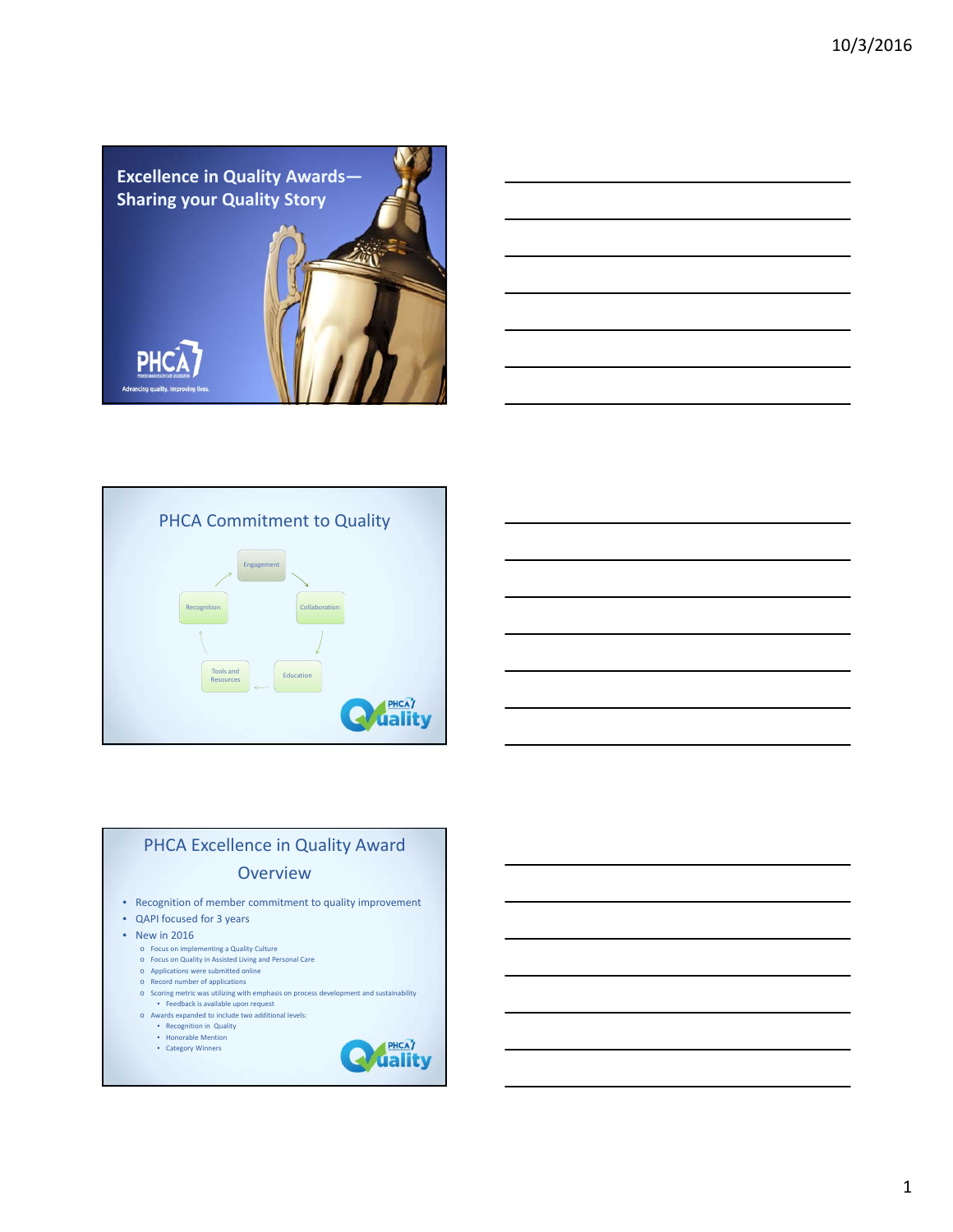# Members Receiving Recognition in Quality Certificates

- 
- Highland Park Care Center, Manor Care Kingston East, HCR Manor Care
- Manor Care Montgomeryville, HCR Manor Care<br>• Colonial Manor Nursing and Pebabilitation Cent • Colonial Manor Nursing and Rehabilitation Center, Wilmac Corp
- Lancashire Hall, Wilmac Corp
- Hempfield Manor Care, HCF<br>• Laurelwood Care Center Gra
- Laurelwood Care Center, Grane<br>• Brookside Center-Nationwide
- Brookside Center—Nationwide Healthcare Services
- Immaculate Mary Center for Rehabilitation & Healthcare, Center Management<br>• Mount Vernon of Elizabeth—Eive Star Senior Living
- Mount Vernon of Elizabeth—Five Star Senior Living<br>• Country Meadows Retirement Communities
- Country Meadows Retirement Communities Franciscan Manor—Five Star Senior Living
- Amber Springs at Laurel Wood Care Center, Grane



- Quality Life Services
- o Developing leaders as an effective strategy to improve quality • Overlook Green, Five Star Senior Living
- o Improved survey compliance and reduction in repeat deficiencies • Brandywine Hall, Genesis Healthcare
- ed effectiveness of the QAPI te
- Willowcrest, Einstein Health Care Network
- $\circ$  Best practice in quality for high tech ca • Renaissance Healthcare and Rehabilitation Center, Nationwide o Effective use of Resident Centered Care to Improve Quality

**Invited to Share Their Quality Stories—Best Practice Session at the PHCA Quality Symposium, May 23, 2017**



PHCAT **uality** 

# 2016 PHCA Excellence in Quality Award Categories

- Best Practice in Decreasing a PHCA Quality Measure
- Best Practice in Quality—Integrating Technology
- Best Practice in Quality Assisted Living and Personal Care
- Best Practice in Establishing a Quality Culture

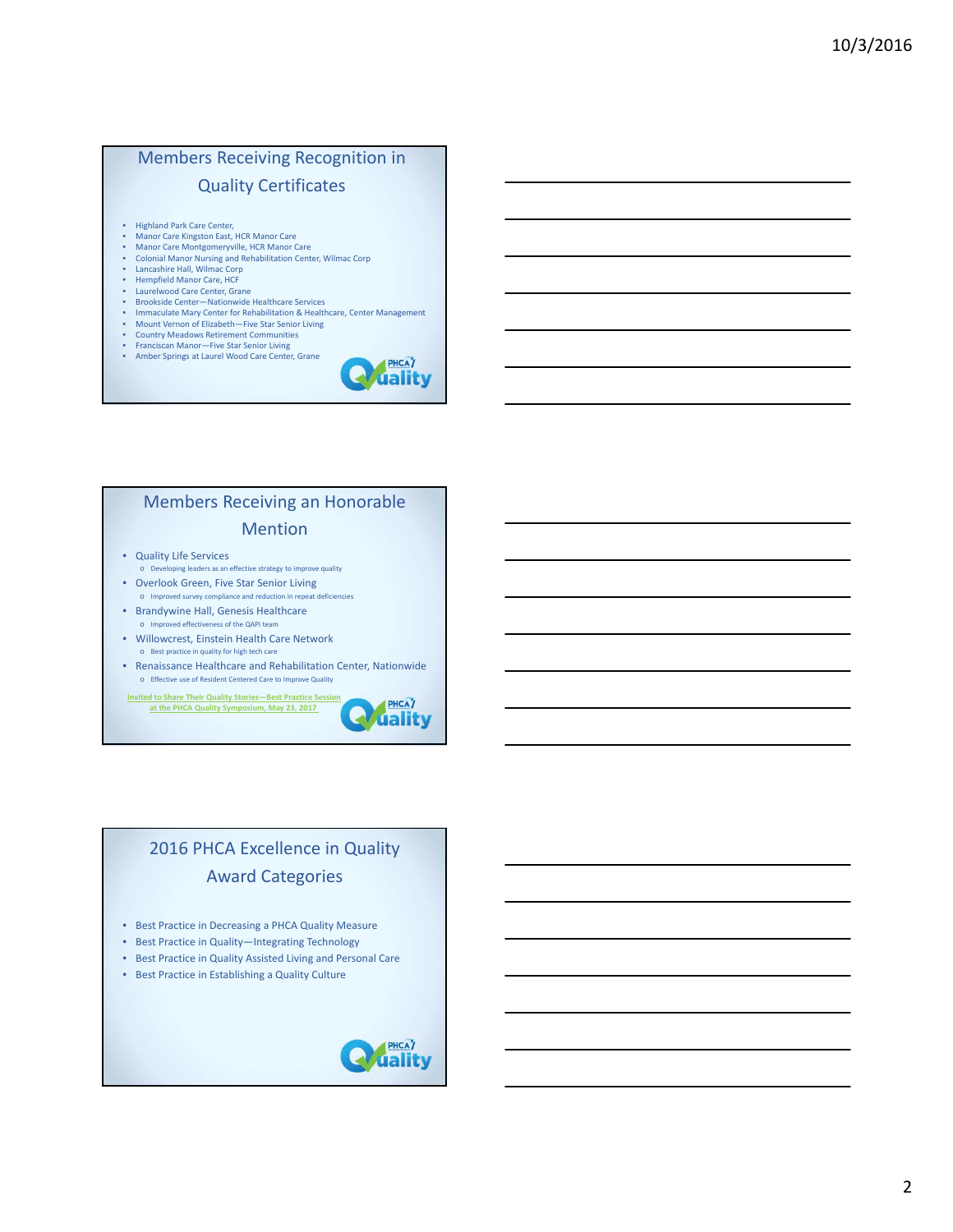# Quality Measures in PHCA 2015‐2016 Plan **Reduce the use of long stay antipsychoticsto 18% by Q4 2015.**

**Maintain the average rate of new or worsening short stay pressure ulcers at 0.75% by Q4 2015.**

**Reduce the 30‐day risk‐adjusted re‐hospitalization rate to 17.6% by end of Q4 2015. Increase the risk‐adjusted discharge to community rate to 60.0% by the end of 2015.**

**Maintain the average rate of long stay pain at 9.5% or less by Q4 2015.**

7



# Quality Project • **Problem defined:** Reduce hospitalizations, particularly 30‐day re‐hospitalizations in long‐stay and short‐stay residents • **Goals included:** o Decrease rates to below National Benchmarks o Improve Quality of Care and Quality of Life for residents**HEAT**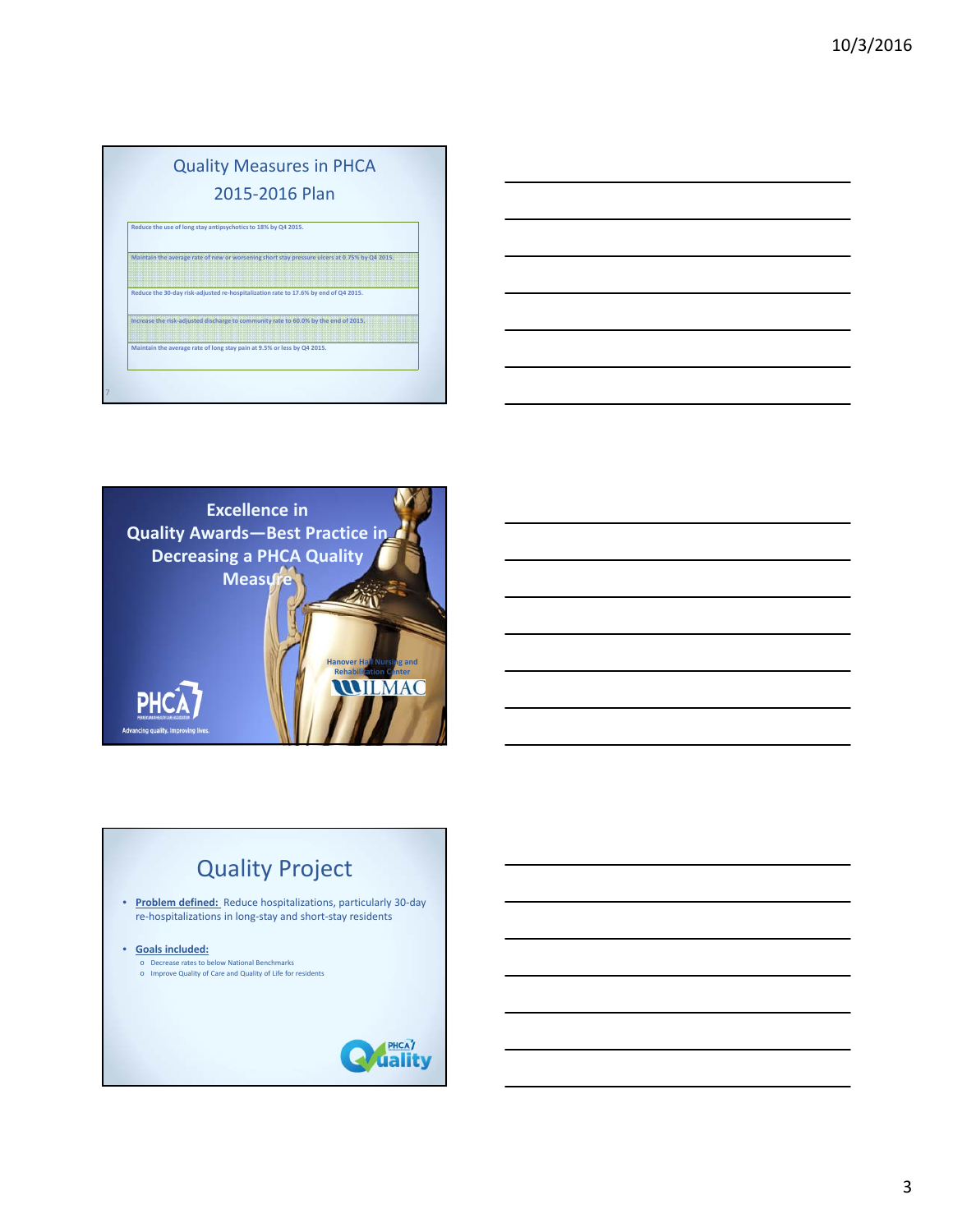

#### Implementing Change

- Morning rounds are conducted daily with resident conditions and/or change in status discussions
- In‐house Diagnostic Procedures are discussed as part of looking at interventions and the plan of care
- Focused on improved advanced care planning<br>• Ensuring resident "wishes" are known prior to
- Ensuring resident "wishes" are known prior to Physician Notification
- New role of <sup>a</sup> Nurse Navigator was implemented to assist with care within the facility and to monitor resident post discharge to the community
- Established a goal based on National Benchmark<br>• Monitor monthly for progress
- Monitor monthly for progress<br>• Data is reported based on goal
- Data is reported based on goal and benchmark



#### Challenges and Modifications

- Family Preferences
- Resident Expectations
- Refusal to address code status
- Denial of prognosis
- Denial of continued stay coverage through commercial insurance precipitates early discharge

#### **Challenges Modifications**

- Collaboration with the local ER
	- o Discuss goal and services available at the nursing center. o Change in Communi Eval not admit
- Evaluated infection control processes
- Staff education—IV Training • Respiratory Therapy Services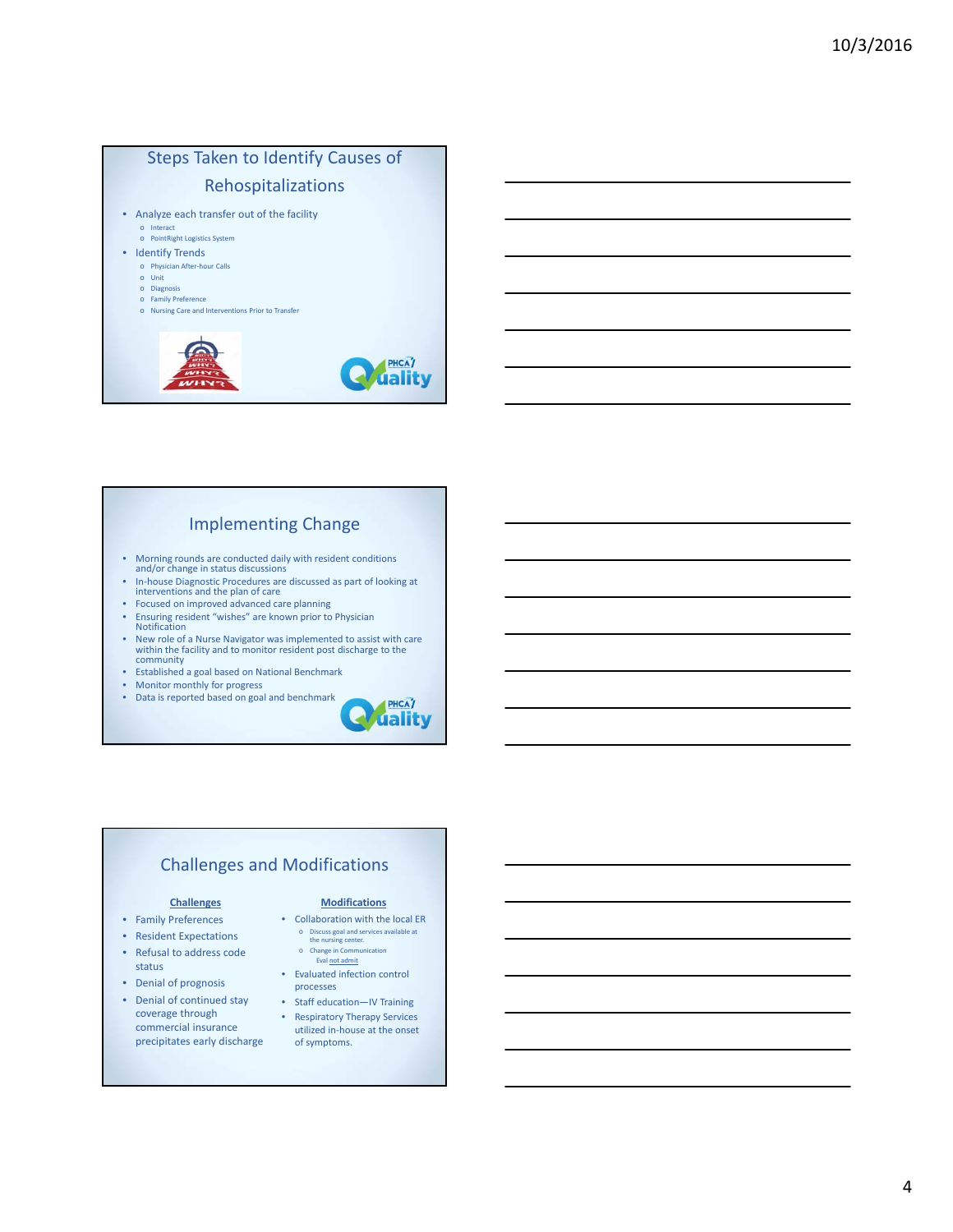# Building Sustainability

- Early Detection
- Ensuring Nursing Competency o Assessment
	-
	- o Interventions o Skills
- Care Planning and Family Engagement
- Continue to use a systematic approach o Role of Interact







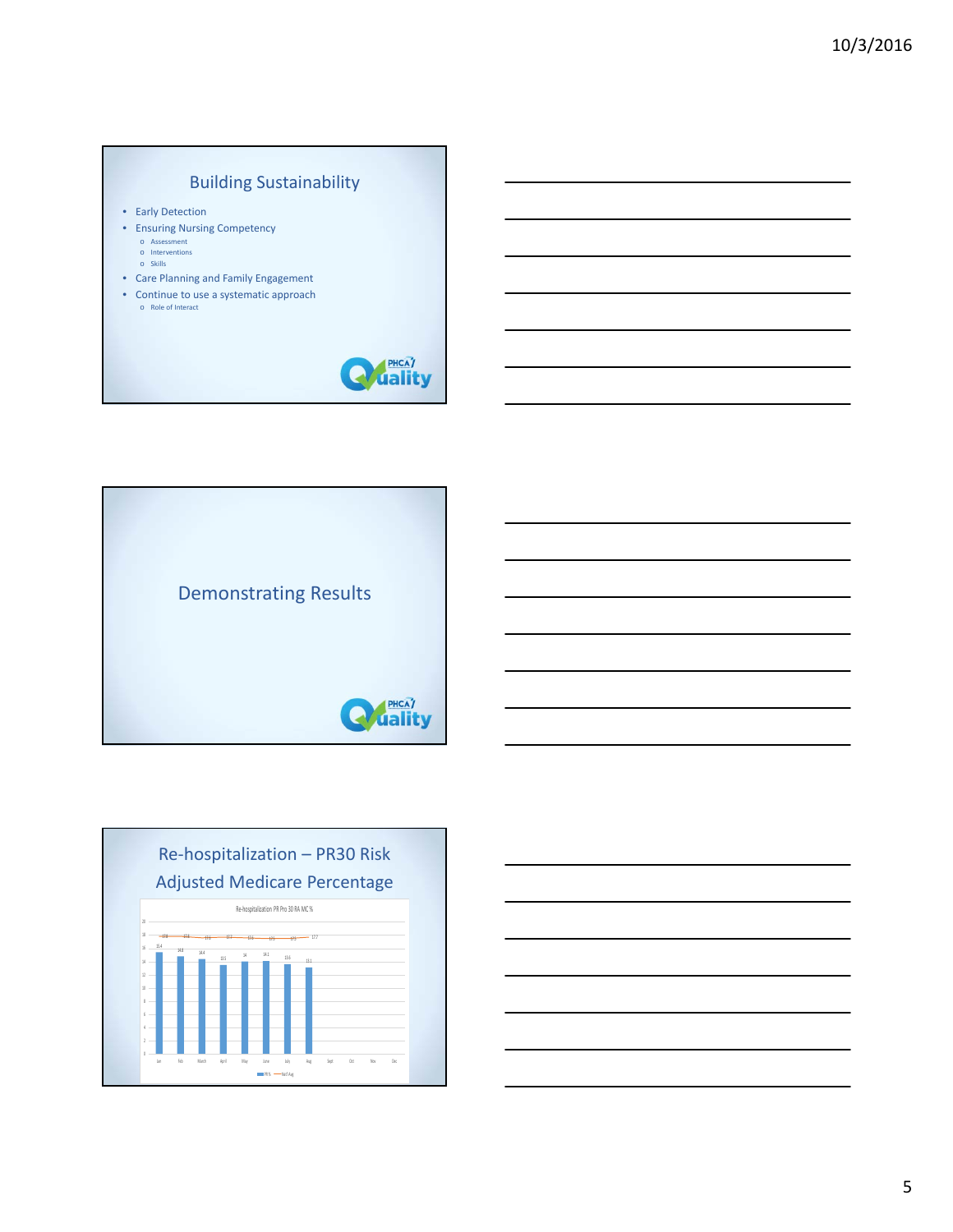







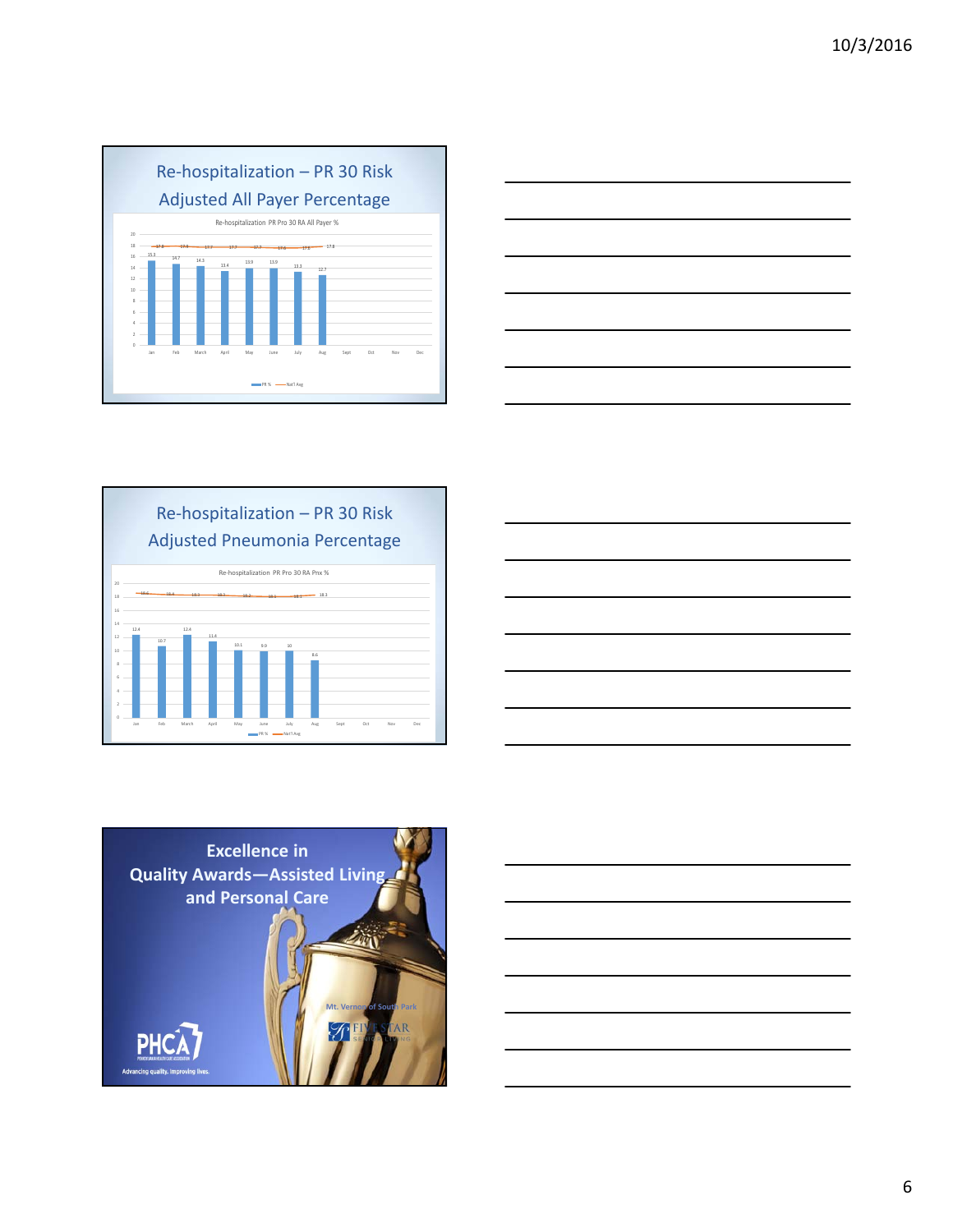



## Quality Project

- **Project Defined: Reduce hospitalization rates**
- **Root Cause Analysis: Revealed that lack of early detection in resident changes on a consistent basis were contributing to rehospitalizations**





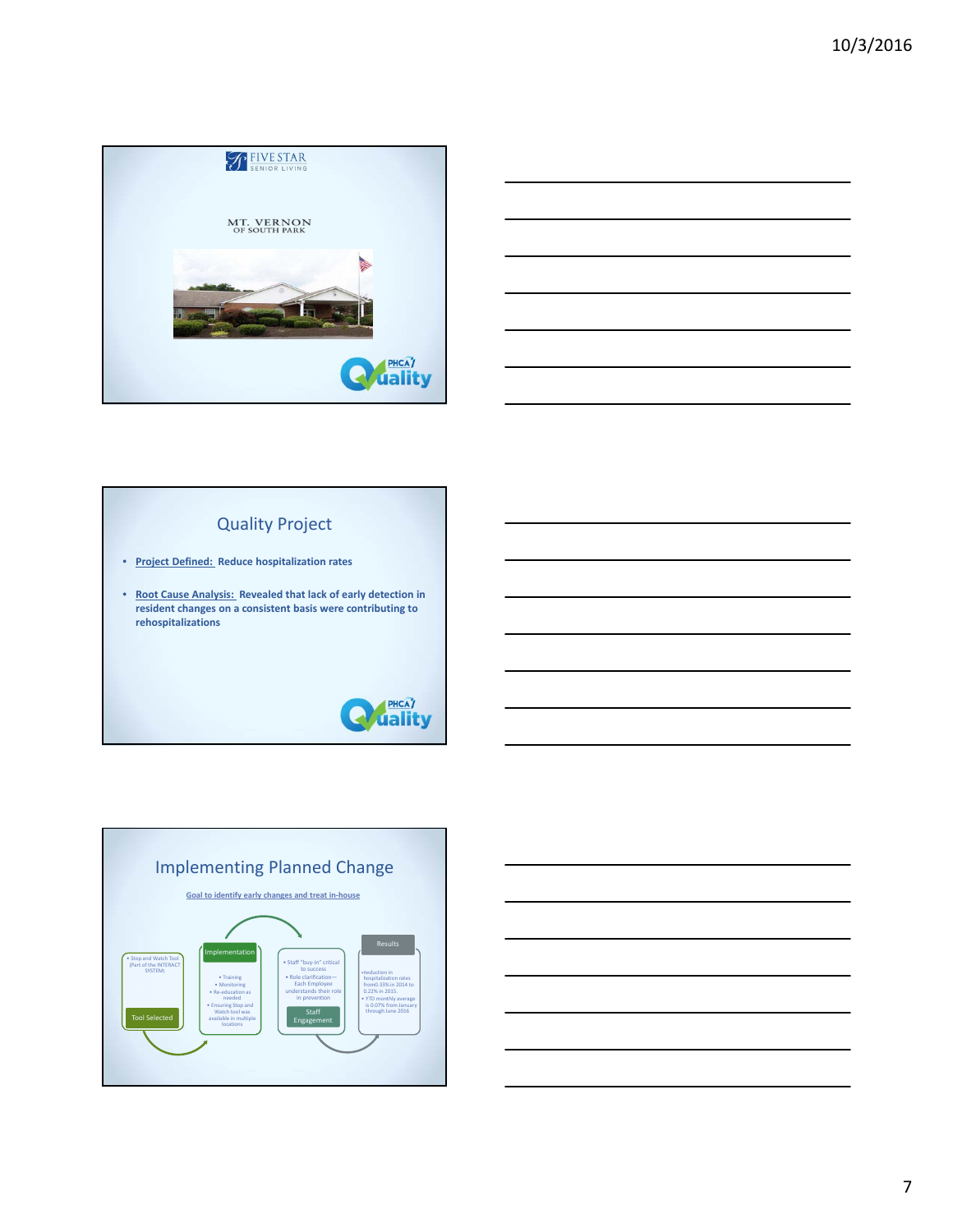





# Root Cause Analysis and the Five Whys

- 
- 
- 
- 
- 
- 
- 
- 
- 
- Help identify the root cause of a problem.<br>
 Determine the relationship between different root causes of a problem.<br>
 One of the simplest tools; easy to complete without statistical analysis.<br>
 When Is S Whys Most Use
- Loop back to step <sup>3</sup> until the team is in agreement that the problem's root cause is identified. Again, this may take fewer or more times than five Whys.

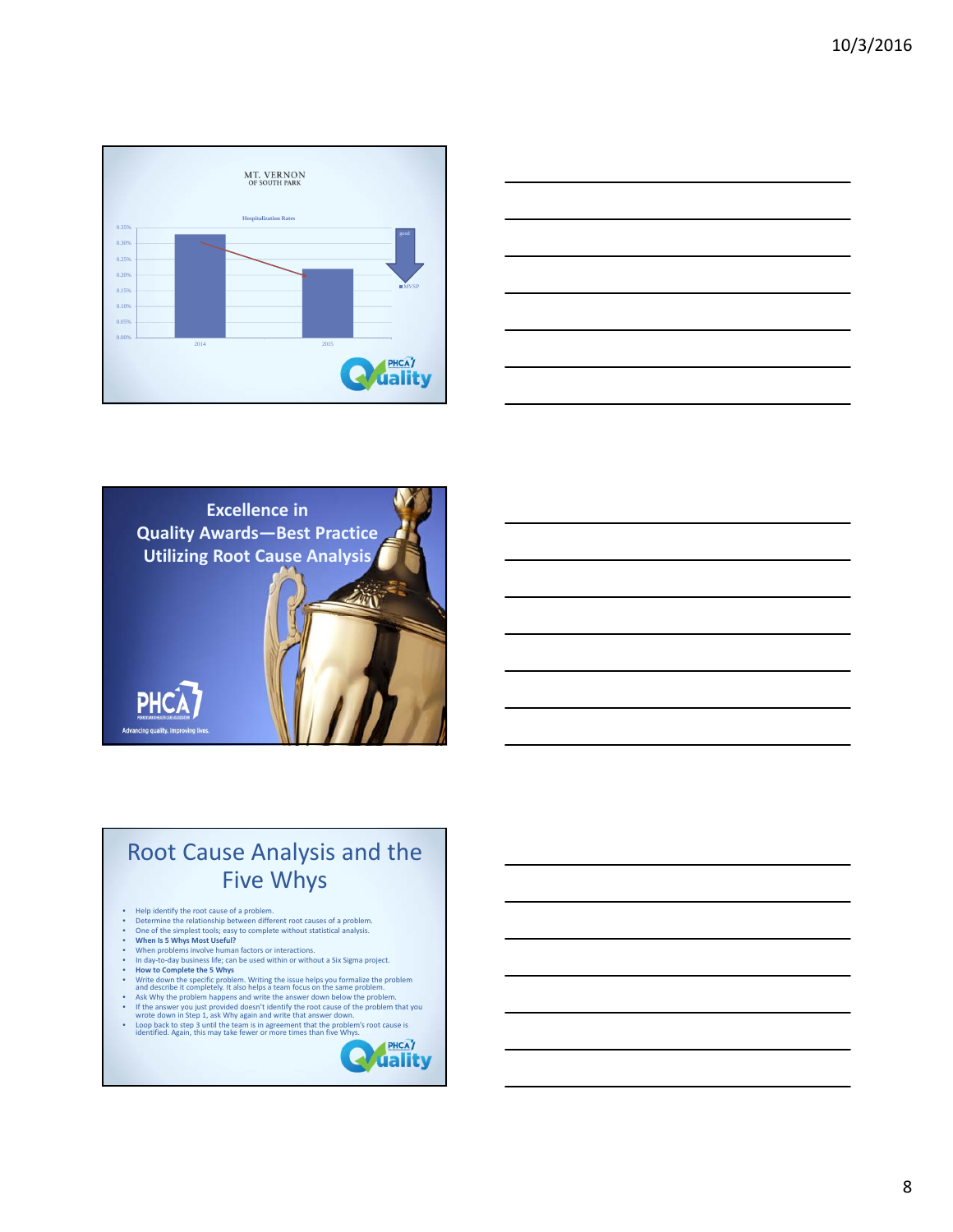# **The 5 Whys: A Root Cause Analysis**

## **Technique**

- By <u>Kupe Kupersmith</u>, Paul Mulvey, and <u>Kate McGoey</u> from <u>Business Analysis For Dummies</u><br>Why" is such a powerful question that it's the basis for a root cause analysis technique called the<br>5 whys.
- The thought is that by the time you ask <sup>a</sup> stakeholder "Why?" <sup>5</sup> times, you generally have arrived at the root cause. Consider this example:
	-
	-
	- Q: "Why did you submit a purchase requisition for \$750?"<br>Q: "Why do you need to purchase 150 staplers!"<br>Q: "Why do you need to purchase 150 staplers!"<br>"application together."<br>"Ar "Because our agents need to staple the page
	-
- **A:** "Because we need to keep the two pages together. When we received the<br>new printer, IT changed the default setting from double‐sided to single‐sided<br>printing, and now we print out two pages rather than one."
- So now you've figured out the real problem: It's the printer settings for the network printer, and it has nothing to do with the stapler.
- The business created <sup>a</sup> solution to the problem, but they're fixing it the wrong way. And you didn't even need all <sup>5</sup> whys!







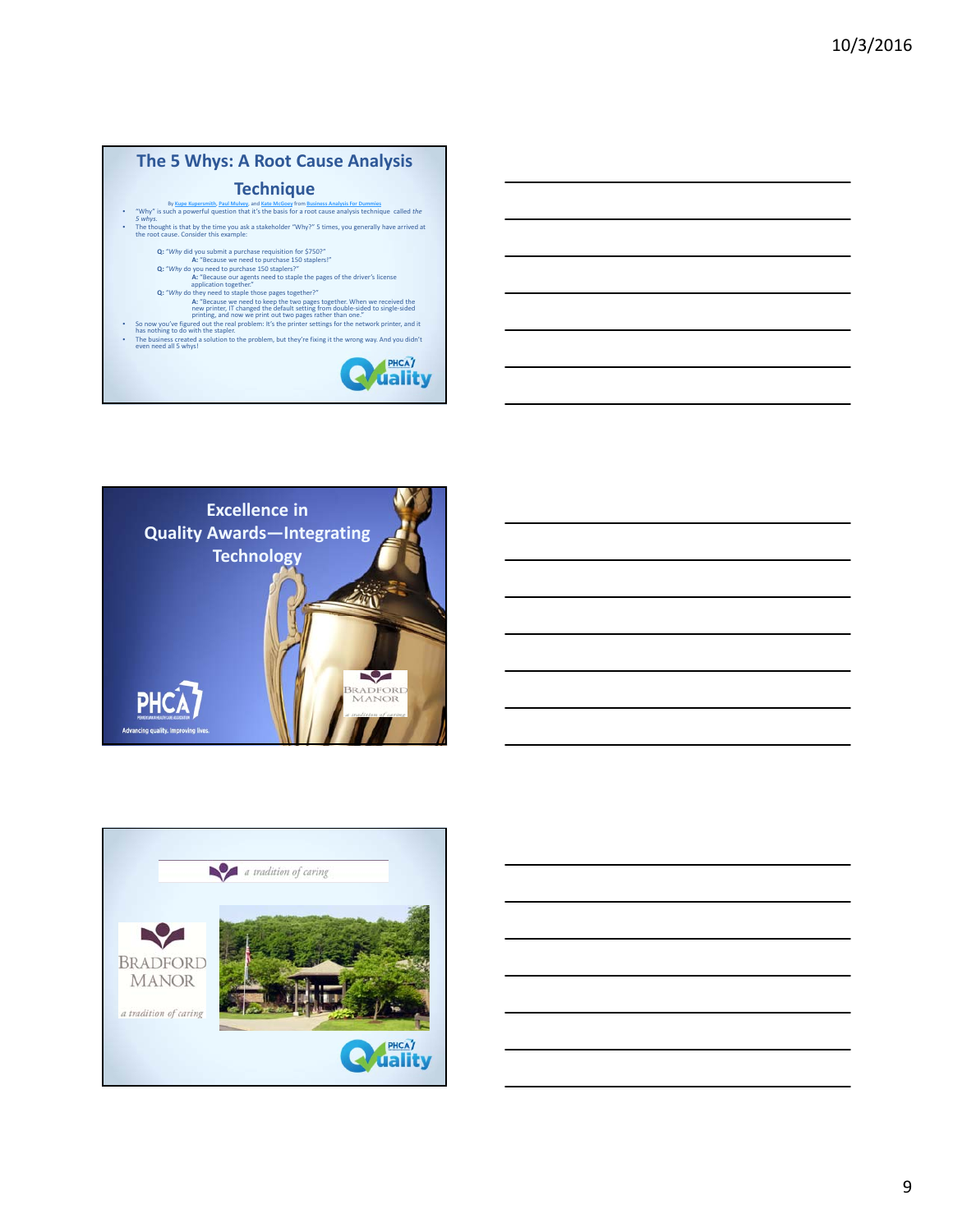



# Quality Project Wound Telemedicine

- **Project Defined:** Decreased in‐house and community acquired pressure ulcers
- **Root Cause Analysis:** Revealed a gap in physician expertise in the diagnosis and treatment of wounds



## Process Implemented

- The nursing center after exploring several options decided to implement telemedicine.
- An iPad is utilized to make wound rounds with a physician and a wound nurse
- Weekly rounds are conducted at the same time and day
- During rounds wounds are assessed including measurements and depth of wound

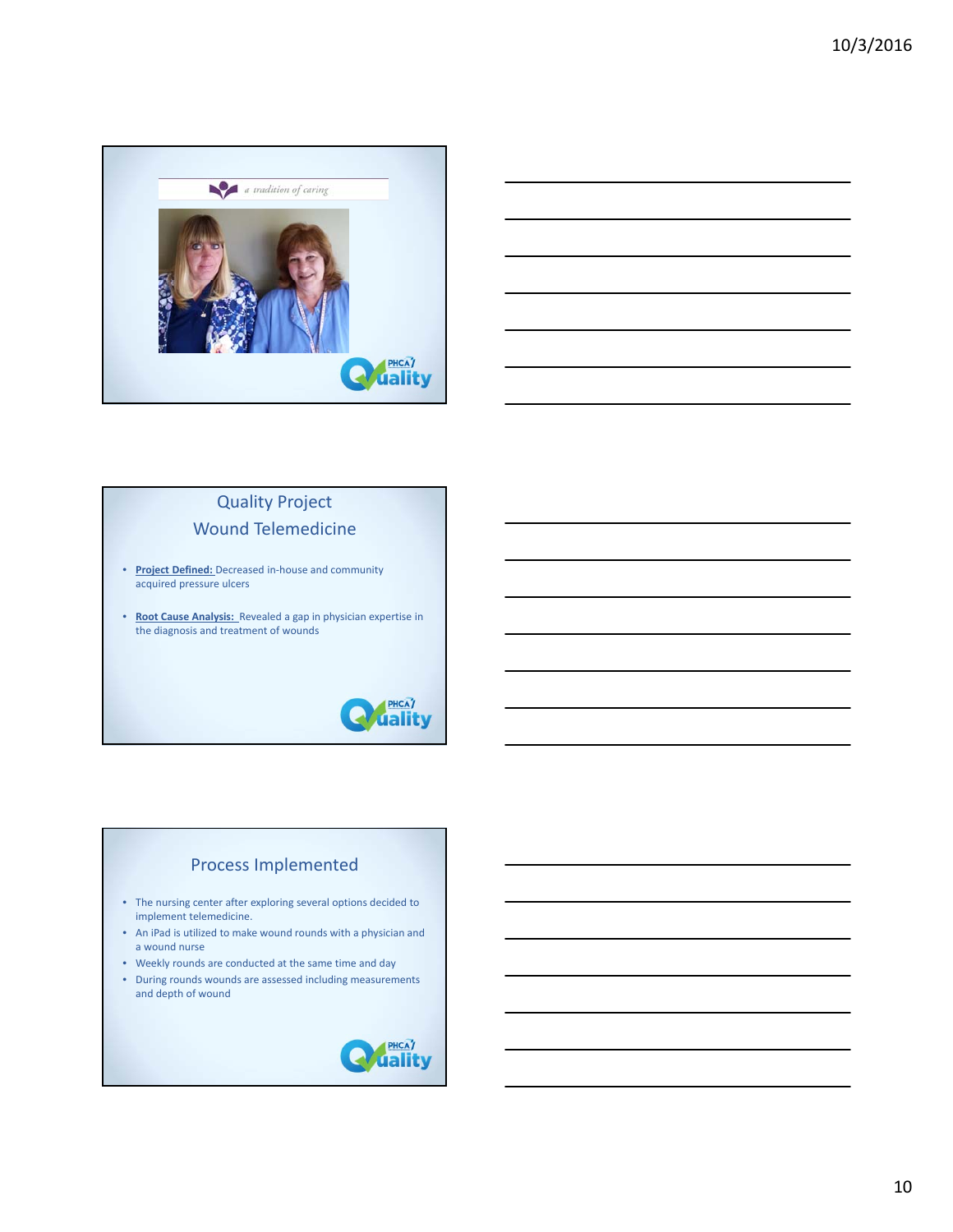



## Challenges Impacted Success

• Initially local physicians and primary care physicians were resistant to the program

o The telemedicine physicians provided doctor‐to‐doctor education to assist with adoption

• Families and residents also were sometimes fearful of the technology

o Education was provided



# Demonstrating Results • The program was implemented approximately 6 months ago • Wounds at the nursing center have been decreased • CASPER Data revealed o Short-stay wounds have been reduced to a National Group percentile of 0%<br>○ Long-stay wounds have been reduced from 37% to 28% percentile

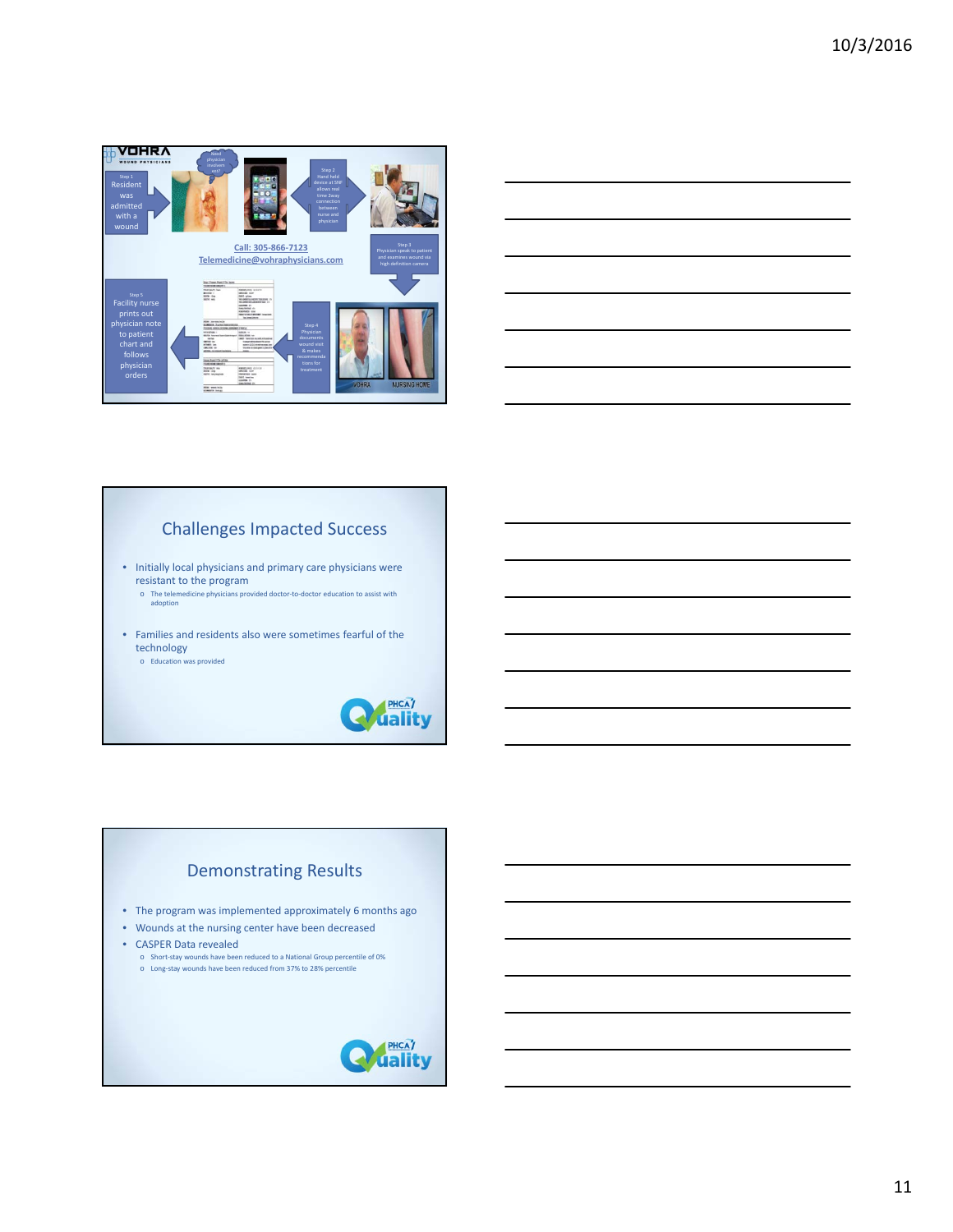



### What is a culture of quality?

- **Quality culture** is a set of group values that guide how improvements are made to everyday working practices and consequent outputs. explanatory context.
- Harvard business defines a "true culture of quality" as an environment in which employees not only follow quality guidelines but also consistently see others taking quality‐ focused actions, hear others talking about quality, and feel quality all around them.



**Altoona**<sup>®</sup> FER FOR NURSING CAR

**Excellence in Quality Awards—Best Practice in City Establishing a Quality Culture** 

**Advancing quality, Im**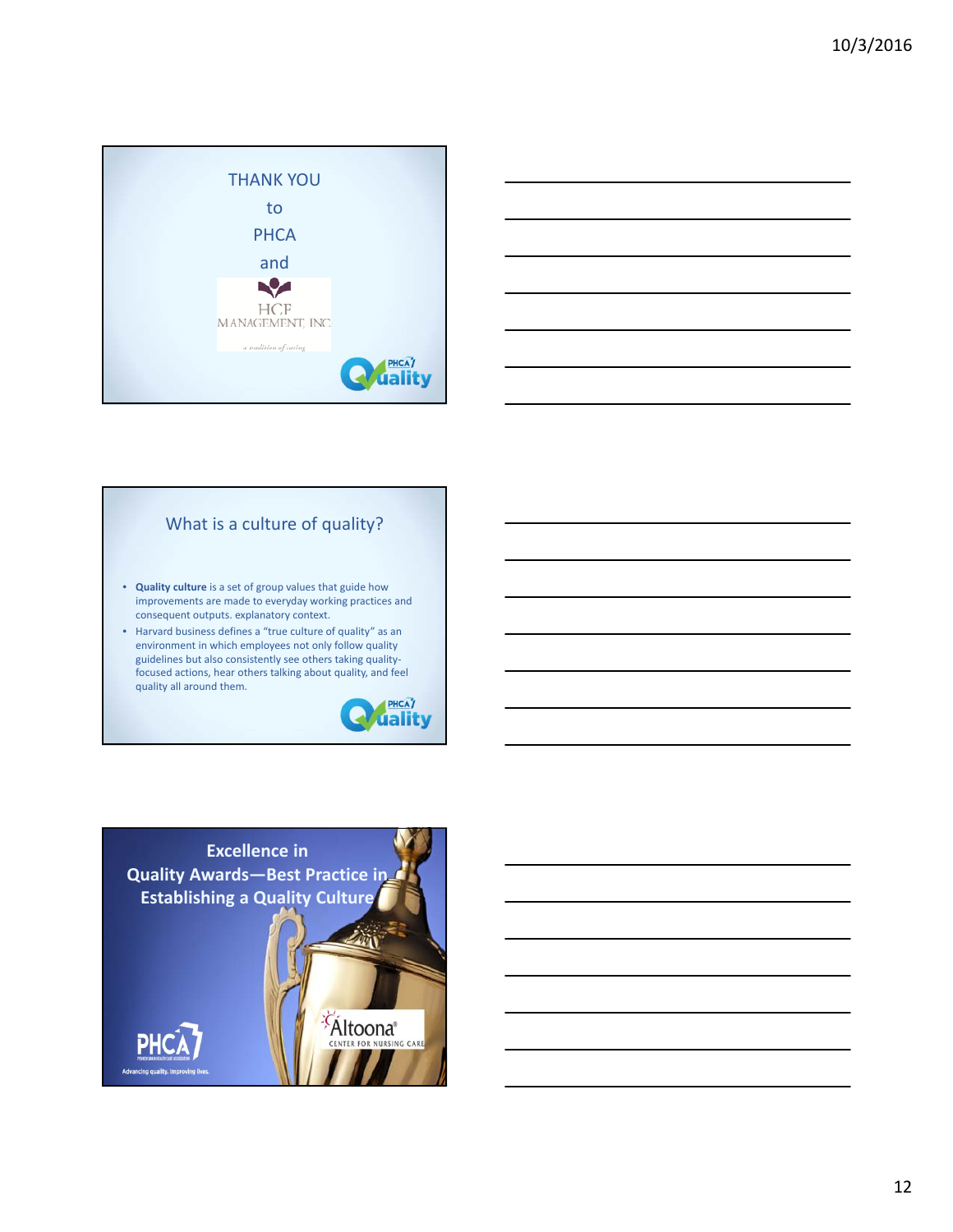



# Quality Project

#### • **Problem defined:**

o In 2015, the nursing center was ranked as a two star in Quality Measures. o The interdisciplinary team identified that improvement was needed and that transformation was necessary.

#### • **Root Cause Analysis (RCA):**

- o RCA revealed a knowledge deficit on scoring of the different measures and that further education was needed
- o Interventions were implemented after the problems were identified.



# Action Plan

- Education was completed by the QI Consultants
- Each measure was then reviewed and prioritized
- Daily interdisciplinary meetings occur and problem areas are discussed and interventions are implemented.
- Monthly interdisciplinary meetings occur and all measures are reviewed. Areas above 70% become a team focus

#### Action Steps What Changed?

- The interdisciplinary team has<br>become more proactive by<br>identifying potential problems<br>and initiating interventions,<br>before the problem areas<br>trigger.
- Quality measures are reviewed<br>• Quality measures are reviewed<br>• constants quarterly.
- Benchmarks and/or thresholds are established.
- Adverse events are tracked, investigated and monitored.